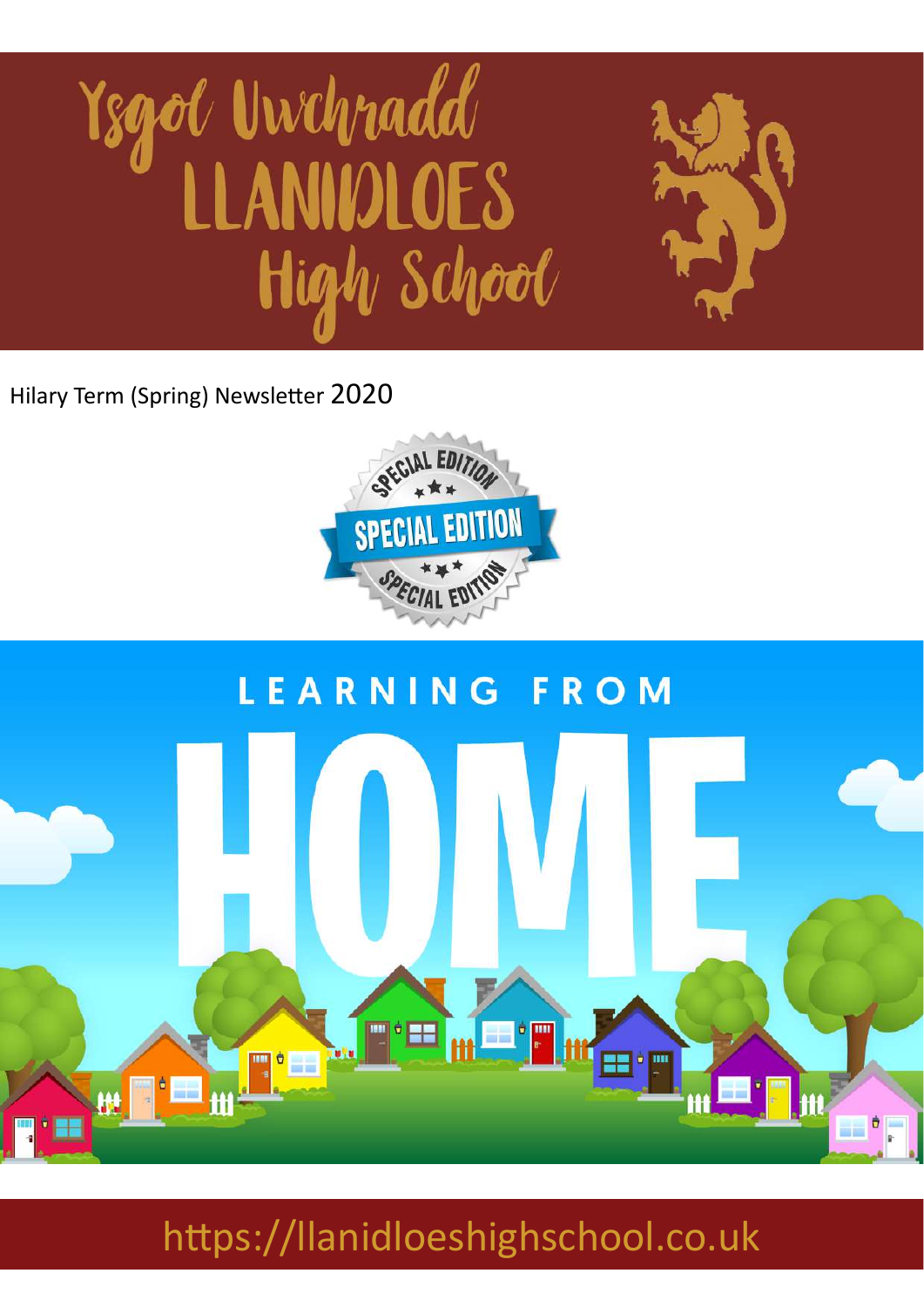# **Message from the Head**

Dear Parent/Carer,

I truly hope you and your loved ones are safe and well. You have been at the forefront of my prayers over the past four weeks.

At the beginning of March, less than 1% of pupils across the UK were home educated. As of next week, that figure will rise to nearly 100%. Some of you may find the prospect of supporting your child through their home study jolly exciting, seeing it as a great opportunity to get fully involved in your child's education. However, I am almost certain that many of you will find the prospect more daunting than dreamy, terrifying rather than terrific. Please don't worry! Responsibility for your child's academic progress still rests firmly with your child's teachers. This special edition of our newsletter is all about



ensuring you and your child can approach online learning with confidence. There is a great deal of information in here for both pupils and parents. I suggest you keep a copy of it handy, either by printing it out or saving it to your 'desktop'.

Mrs Taylor and Mr Craig have compiled straightforward, succinct guidance notes that talk you through the various aspects of online learning. This includes:

- **guidance on how to access the Hwb website (see below), general advice about online learning (see p3);**
- **behaviour guidance or 'netiquette' (p4);**
- **an overview of a two week learning programme (p5) and step-by-step guide to an average online school day (p6);**
- **common problems you may encounter and how to resolve them (p7);**
- **and some key resources towards which pupils will be directed by staff where appropriate (p8).**

This guidance will be refined as questions crop up and additional resources are made available. Staff will be on hand, albeit electronically, to respond to questions throughout the school day, helping you and your child find your feet and get into the swing of things. No doubt there will be teething issues, but if your child follows the guidance carefully we are confident they will continue to make strong academic progress over the coming weeks and months until we return to school.

I would like to reassure you that there is no rush to master this new way of learning. Indeed, it would be wise to take a day or two simply familiarising yourselves with: the Hwb website and support materials; Hwb subject 'Teams'; GCSE Pod; BBC bitesize; and other splendid resources that will help ensure your child makes strong progress.

On a separate note, I will be producing a second newsletter later this half term for everyone who was due to sit GCSE, A-level and vocational qualifications this summer. This will further explain the process for awarding grades. At present, schools are waiting to be contacted by vocational course awarding bodies to clarify expectations in this particular area.

As always, if there is anything further we can do by way of support, please do not hesitate to ask. Enjoy the online learning challenge!



| <b>Hwb</b>                                                                                                   |                                                     |  | <b>A</b> Service announcement              |  | <b>III</b> Menu<br>Log in<br>Sign up |  |  |  |  |
|--------------------------------------------------------------------------------------------------------------|-----------------------------------------------------|--|--------------------------------------------|--|--------------------------------------|--|--|--|--|
| <b>Learning and teaching for Wales</b><br>The Curriculum for Wales and free educational tools and materials. |                                                     |  |                                            |  |                                      |  |  |  |  |
| $\rightarrow$                                                                                                | Distance learning support for teachers and parents. |  |                                            |  |                                      |  |  |  |  |
|                                                                                                              | <b>Curriculum for</b><br><b>Wales</b>               |  | <b>Curriculum</b> for<br><b>Wales 2008</b> |  | Professional<br>development          |  |  |  |  |
|                                                                                                              | <b>Resources</b>                                    |  | <b>News</b>                                |  | <b>Events</b>                        |  |  |  |  |
|                                                                                                              | <b>Online safety</b>                                |  | Zones                                      |  | <b>Support Centre</b>                |  |  |  |  |

# How to access Hwb

While the school is closed, Llanidloes High School will be offering online educational provision through the **HWB** virtual learning platform. This is the gateway to your child's work. The link for the website can be found here:

#### **<https://hwb.gov.wales/>**

All pupils have a username and password in order to access all the resources, including Outlook Mail, Word, Excel and Powerpoint. Office 365 can be downloaded for free on up

to five devices. There is also a link to download Minecraft Education Edition for free, an excellent resource full of 'Worlds' created by educationalists to enhance learning in a pain free games-based method.

may also post messages to the teachers to ask for help and advice. The pupils will be given deadlines when they Office 365 also includes Microsoft **Teams**. Each pupil will access work by logging into Teams through HWB where they can find their year group Team and their subject team. Within the subject Team file folder, the pupils will be able to find a **Subject Task List** outlining what is expected of them and where to find resources, if required. They should upload completed work to Teams for assessment.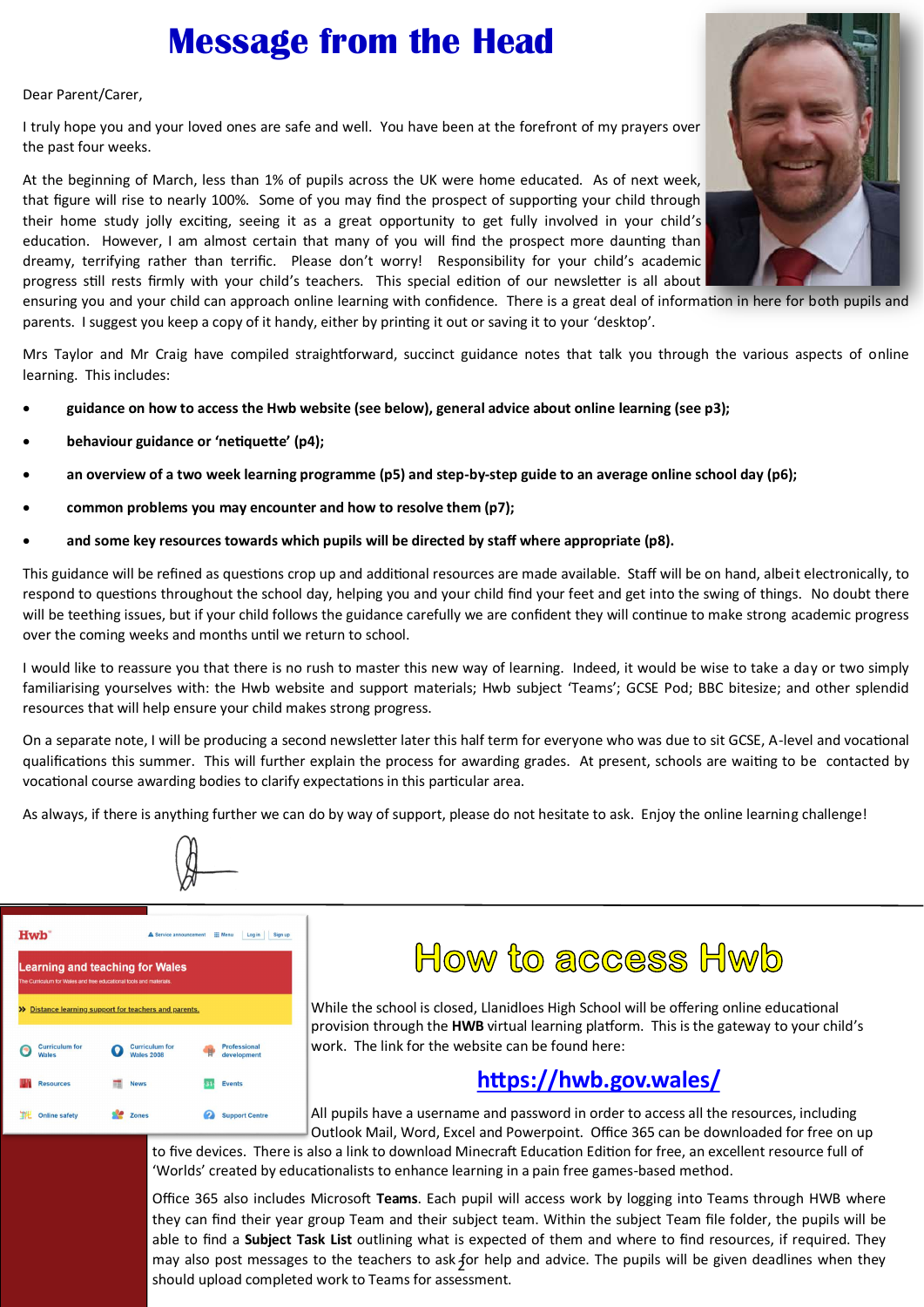## **General advice for parents/carers**

#### **Questions you can ask your child about the work?**

- What work have you been set that needs to be completed this week?
- Can you show me what you need to do?
- Do you have a list of everything you need for this topic? Can you show me?
- ◆ How long do you think you should spend on this work?
- What is the most difficult thing about this work?
- Is there any extra reading or research you could do about this topic?
- What is the most interesting thing about this topic?
- ◆ How can I help?
- When is the deadline to send completed work to your teacher?



#### **Volume of work**

It is difficult for teachers to know exactly how much work your child can do through distance learning. We realize that every individual is working at different speeds, finding different elements of tasks easy or difficult, but there maybe other circumstances that make it very difficult for your child to complete work set by the specified deadline. We want to see each pupil doing their best whatever their circumstances. Please help your child strike the right balance between diligently completing work set and enjoying leisure time; we don't want them becoming overwhelmed and anxious. Protect them from over-work but encourage them, over time, to keep on top of their studies. If you feel your child is drowning in school work because they are going the extra mile for every teacher, please reassure them that they will not get into trouble if every piece of work is not of pulitzer prize winning standard. Feel free to send a message to the school office for the attention of the teacher/ teachers concerned. Our staff are working very hard to produce meaningful work and it will take time for us to get the balance right.

### **General advice for pupils**

#### **If you study through the medium of Welsh but don't speak Welsh at home**

- It is essential that you make every effort to maintain the standard of your Welsh. You have worked so hard to become fluent and need to preserve this valuable skill
- Use Welsh in your conversations on TEAMs
- Talk to your friends / family on the phone in Welsh, or better still, facetime or equivalent in Welsh
- Watch S4C
- ◆ Read Welsh books
- ◆ Use the Welsh BBC Bitesize

#### **Balance between subjects**

The table on page 3 gives an indication of the time that should be spent on the different subjects. Please balance your time carefully. It is very likely that some of you will want to spend more time on work set in your favourite subjects by your favourite teachers while avoiding work set in your least favourite subjects. You need to resist this temptation!



USE YOUR

AEL SHI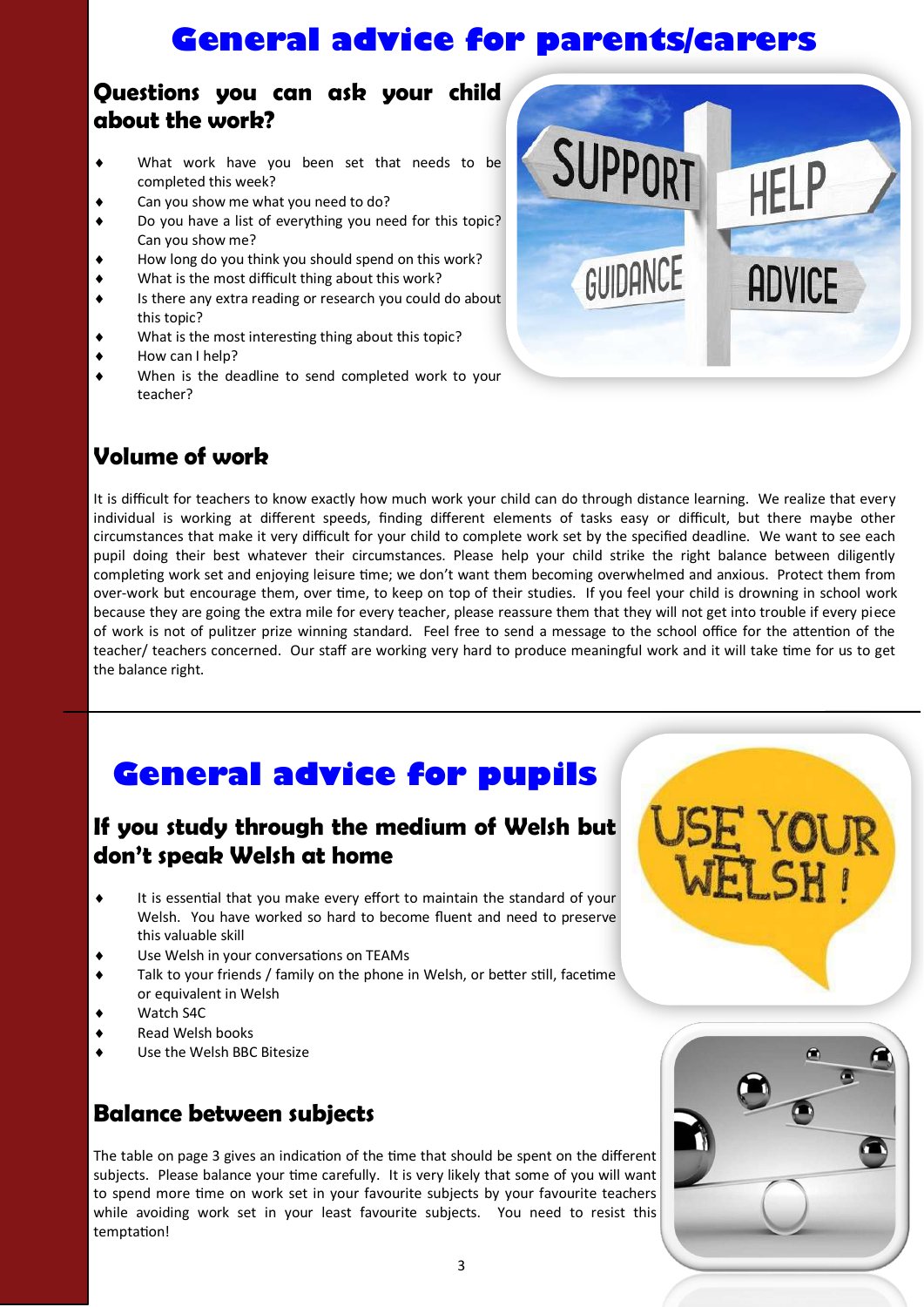

#### **How to behave online**

Staff at Llanidloes High School are very proud of your standards of behaviour. As a student body, you give us far more cause to hand out rewards and praise than sanctions. We are used to your common courtesy, kindness towards more vulnerable pupils and sincere support for those in need. Within our classrooms, you are quick to help your peers, listen respectfully to others during discussions and ask pertinent questions.

In short, when you are in school you behave in a way that makes Llanidloes High School a pleasant environment for everyone.

Your conduct online shouldn't be any different. The internet can be a very impersonal place and some pupils are tempted to write deeply unkind things because they are not face-to-face with the person with whom they are communicating. They do not see the real upset these typed words can have on others and the usual consequences of this kind of communication can feel distant and less real.

However, what you say to people online is real. You are speaking to real people. Moreover, the internet records and retains what you say for the rest of your life.

Bearing this in mind, there are useful rules that ensure working online remains pleasant and safe. We call appropriate online behaviour 'Nettiquette'. Please follow the guidelines below to ensure everyone gets along during the lockdown period.

#### **Netiquette**

**Be Respectful** - Classmates and teachers are real people with feelings just like you.

**Caps and exclamation marks mean you are shouting** - People can't see your face when you are posting. They don't know if you are really annoyed or just joking. Avoid using strong language or vulgar expressions.

**Write sensibly and with maturity** - Use accurate spelling and grammar. Your academic work and communication within 'Teams' is not a text to your friends. You are in a school environment and need to approach communication in suitably academic manner.

**Do not post inappropriate content** - Do not post rude or inappropriate comments or pictures. This will be treated very seriously by staff.

**Do not post personal material** - Do not post personal content about you or anyone else. If there is something upsetting you, either let your parent/carer know or post a message to the teacher privately and they will advise you. You can also ring the school on 01686 412289.

**Do not post when you do not need to** - Some people get carried away and post too many messages, emojis or images when there is no need. Resist this temptation. Keep communication succinct. Keep focused on academic matters.

**Report anyone who you think might be misusing the class chat or cyberbullying** - Report online bullying through a private post to your teacher or Year Leader. This kind of behaviour will not be tolerated.

**Help others who are struggling** - Some people are not as adept at online working as you. Help them out!

Given your exceptional behaviour and attitude in school, we do not envisage any issues. However, if a pupil lets their high standards slip by repeatedly breaking these rules and failing to respond to admonition from staff, parents will be contacted. Further consequences will be applied for more serious misconduct.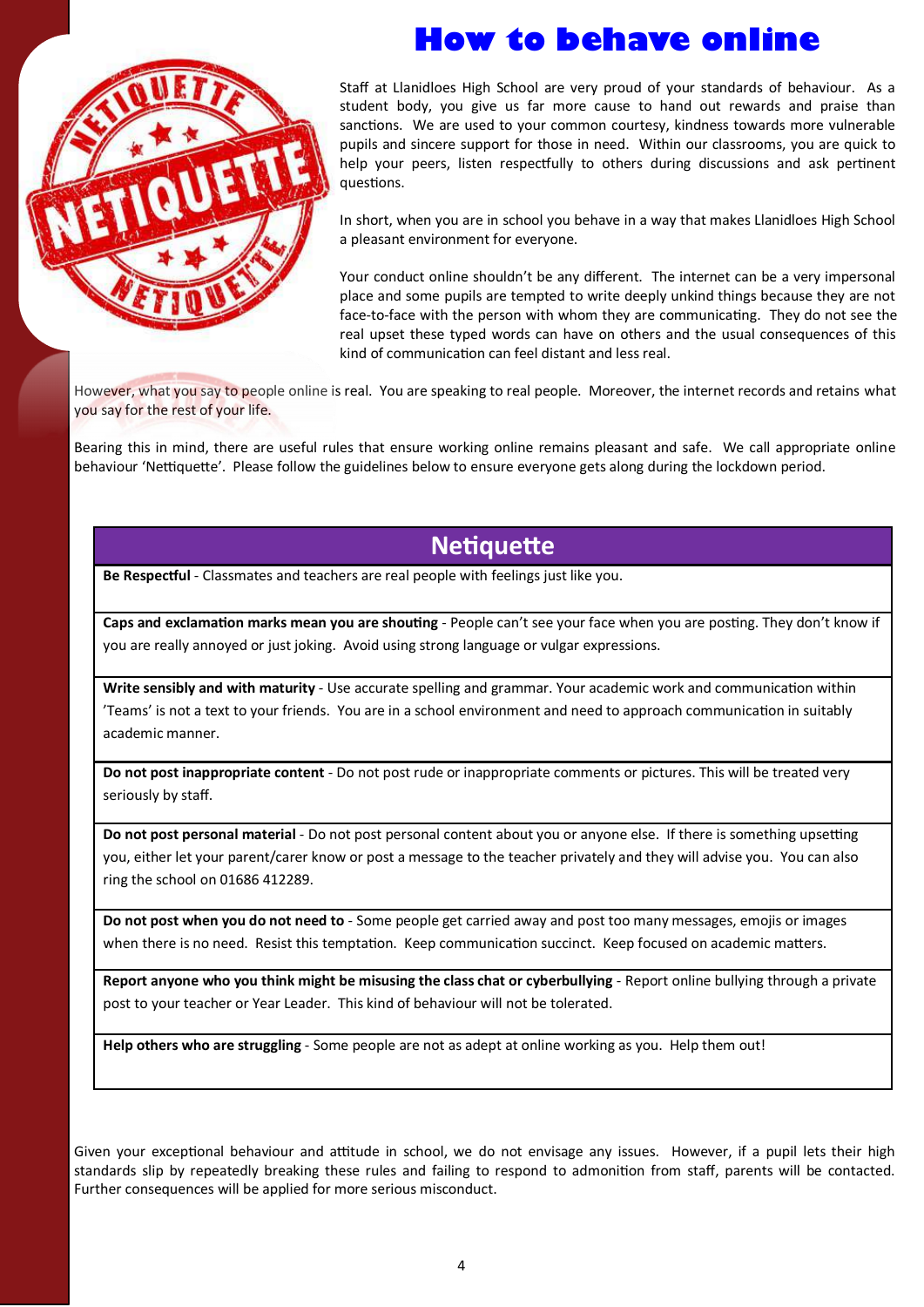

















# Overview of the online school week

From 20 April, each week's work will be available on Monday morning in your Hwb Team folders. Just follow your teacher's instructions. From 27 April, each week will begin with an online school assembly from the Headteacher. This will appear in the 'files' section of your 'Assembly' Team.

The table below provides a rough guide regarding the amount of time you are expected to work on each subject area over the course of a fortnight. You will notice that some time is given to pastoral care, where you and your parents/ carers can access resources aimed at the non-academic side of school life, such as dealing with physical and mental health, spiritual/faith matters and overcoming challenges cause by isolation.

Year 11 work will eventually include A level / post-16 materials based on your option choices. The coming weeks will provide a perfect opportunity to sample several subjects if you have found it difficult to decide what to do next year.

**Suggested study hours over two weeks for subjects in Years 7, 8 and 9**

| English                                   | $3 - 4$ | <b>ICT</b>                  | $1 - 2$ |
|-------------------------------------------|---------|-----------------------------|---------|
| Maths                                     | $3 - 4$ | R.E                         | $1 - 2$ |
| Welsh                                     | $3 - 4$ | <b>Music</b>                | $1 - 2$ |
| Science                                   | $3 - 4$ | Art                         | $1 - 2$ |
| Daily exercise                            | $3 - 4$ | <b>Drama</b>                | $1 - 2$ |
| D&T (PD, Electronics, Textiles, Graphics) | $2 - 3$ | Well-Being / Tutor-Pastoral | $1 - 2$ |
| Geography                                 | $1 - 2$ | 'Homework' and Catch-up     | c.5     |
| History                                   | $1 - 2$ |                             |         |
| French                                    | $1 - 2$ |                             |         |

#### **Suggested study hours over two weeks for subjects in Years 10, 11, 12 &13**

| Year 10                                                                         |         | Year 12                 |         |  |  |
|---------------------------------------------------------------------------------|---------|-------------------------|---------|--|--|
| English                                                                         | $3 - 4$ | Option Subject A        | $4 - 6$ |  |  |
| Maths                                                                           | $3 - 4$ | Option Subject B        | $4 - 6$ |  |  |
| Welsh                                                                           | $3 - 4$ | Option Subject C        | $4 - 6$ |  |  |
| <b>Biology</b>                                                                  | $2 - 3$ | Option Subject D        | $4 - 6$ |  |  |
| Chemistry                                                                       | $2 - 3$ | <b>Option Subject E</b> | $4 - 6$ |  |  |
| <b>Physics</b>                                                                  | $2 - 3$ |                         |         |  |  |
| Daily exercise                                                                  | $3 - 4$ | <b>Welsh Bacc</b>       | $2 - 3$ |  |  |
| Welsh Bac                                                                       | $1 - 2$ | P.E. (daily exercise)   | $3 - 4$ |  |  |
| <b>Option Subject A</b>                                                         | $2 - 3$ | Tutor/Pastoral          | $1 - 2$ |  |  |
| <b>Option Subject B</b>                                                         | $2 - 3$ | 'Homework' and catch-up | c.8     |  |  |
| <b>Option Subject C</b>                                                         | $2 - 3$ |                         |         |  |  |
| Tutor- Pastoral                                                                 | $1 - 2$ |                         |         |  |  |
| <b>RE</b>                                                                       | $1 - 2$ |                         |         |  |  |
| 'Homework' & catch-up                                                           | c.5     |                         |         |  |  |
| College pupils see Year Group Team for resources - between 3 - 6 hours per week |         |                         |         |  |  |

One of the benefits of online learning is the flexibility it affords. The time allocations above are merely *guided* learning hours. The actual time required will vary based on pupils' aptitude for different subjects and the nature of the tasks set. Moreover, pupils are free to follow a normal school day or work at entirely different times. If lambing season takes up most of the morning, there is no reason why pupils cannot work in the evenings.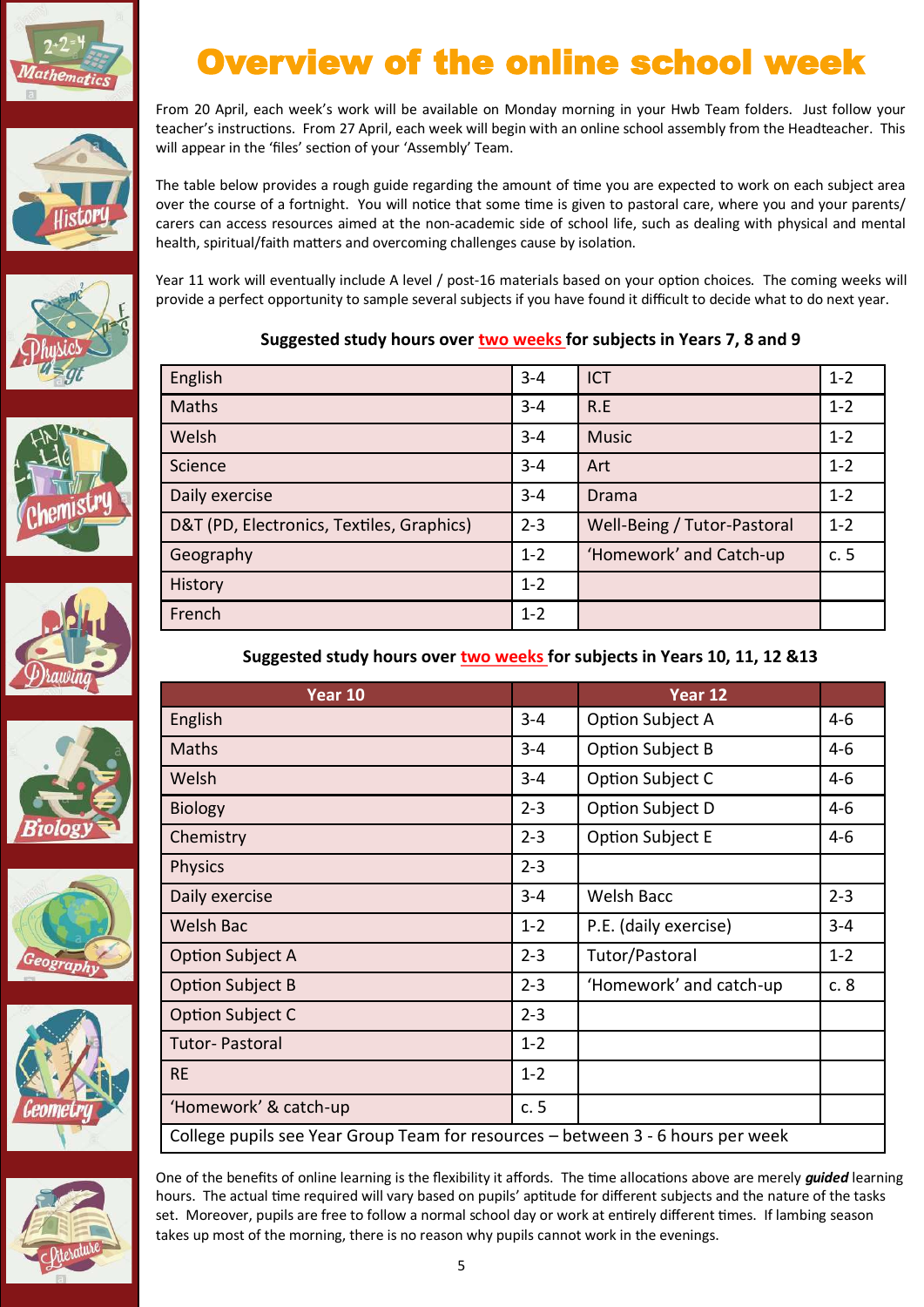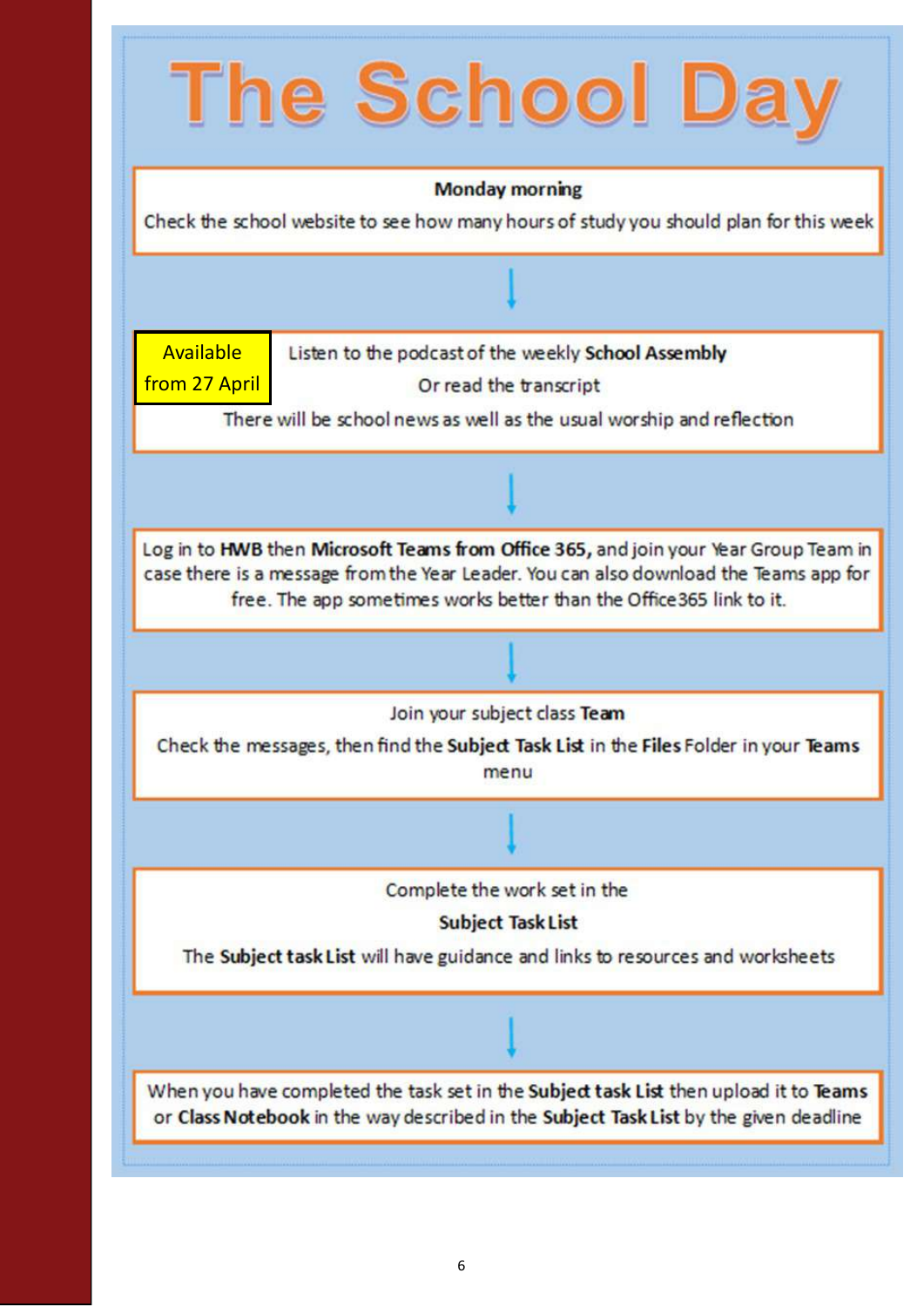#### **Overcoming common problems**

Sometimes things don't go according to plan, or problems arise as you go along. The problem solver flowchart below is for those who can access online learning.

If you are unable to access or complete online learning, please email the office: office@llanidloes-hs.powys.sch.uk

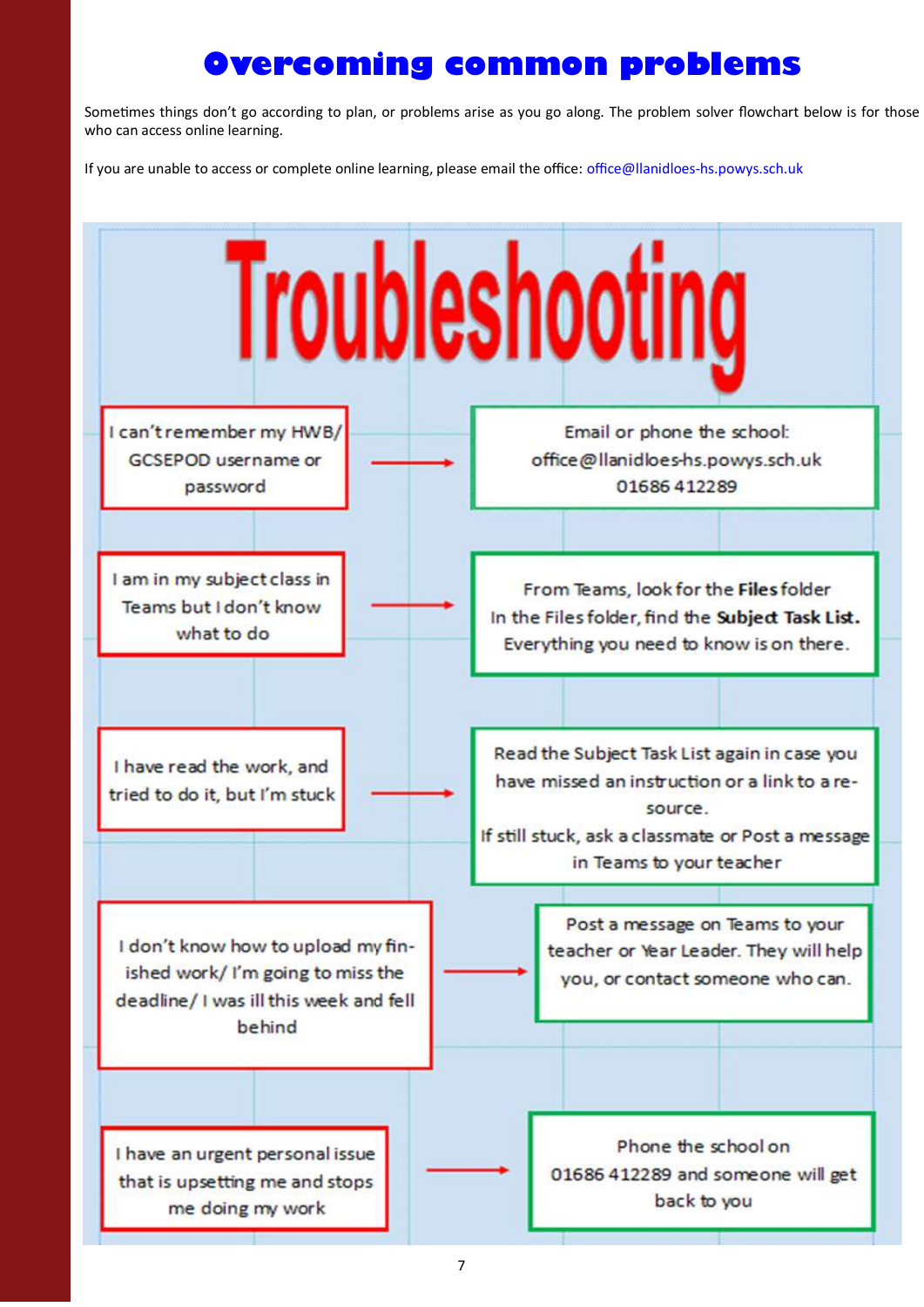

**DAVID**<br>**ATTENBOROUGH** 

Stud Scripture **BibleGateway** 

# **Useful resources—BBC Bitesize**



BBC Bitesize can be found at:

#### **https://www.bbc.co.uk/bitesize**

The Bitesize website has been expanded to offer additional online help for students and their parents. New maths and English lessons will be available every day for all ages. These have been created from resources from Bitesize, other parts of the BBC and other education providers. The lessons are supported by new videos, practice tests, educational games and articles. Parents can get advice on how to support their child's academic progress at home, including support for children with SEN (special educational needs). This is a bilingual website and the language can be changed back and forward using the tab on the top left hand side.

# **GCSE Pod**

LOGINS

൫

o

**gcsepod** 

# **Next Level** Learning

With pedagogical content knowledge for 27 GCSE/ IGCSE subjects, GCSEPod make it easy to learn and revise from wherever you are, on any device and is particularly suited to remote learning. The ability to build knowledge in sequence through our unique pods, enables retention and recall when it is most needed. Teach, assess, monitor, manage and engage with an award-winning resource that puts evidence and progress at the heart of everything we do. For parent resources click here >>

We use cookies to ensure that we give you the best experience on our website Accept Cookies Reject Cookies Phivacy policy

GCSEPOD is a comprehensive video resource platform that covers virtually every subject. Though it is intended for GCSE it can be used by all pupils. The videos are scripted by teachers and take no more than three to four minutes to watch.